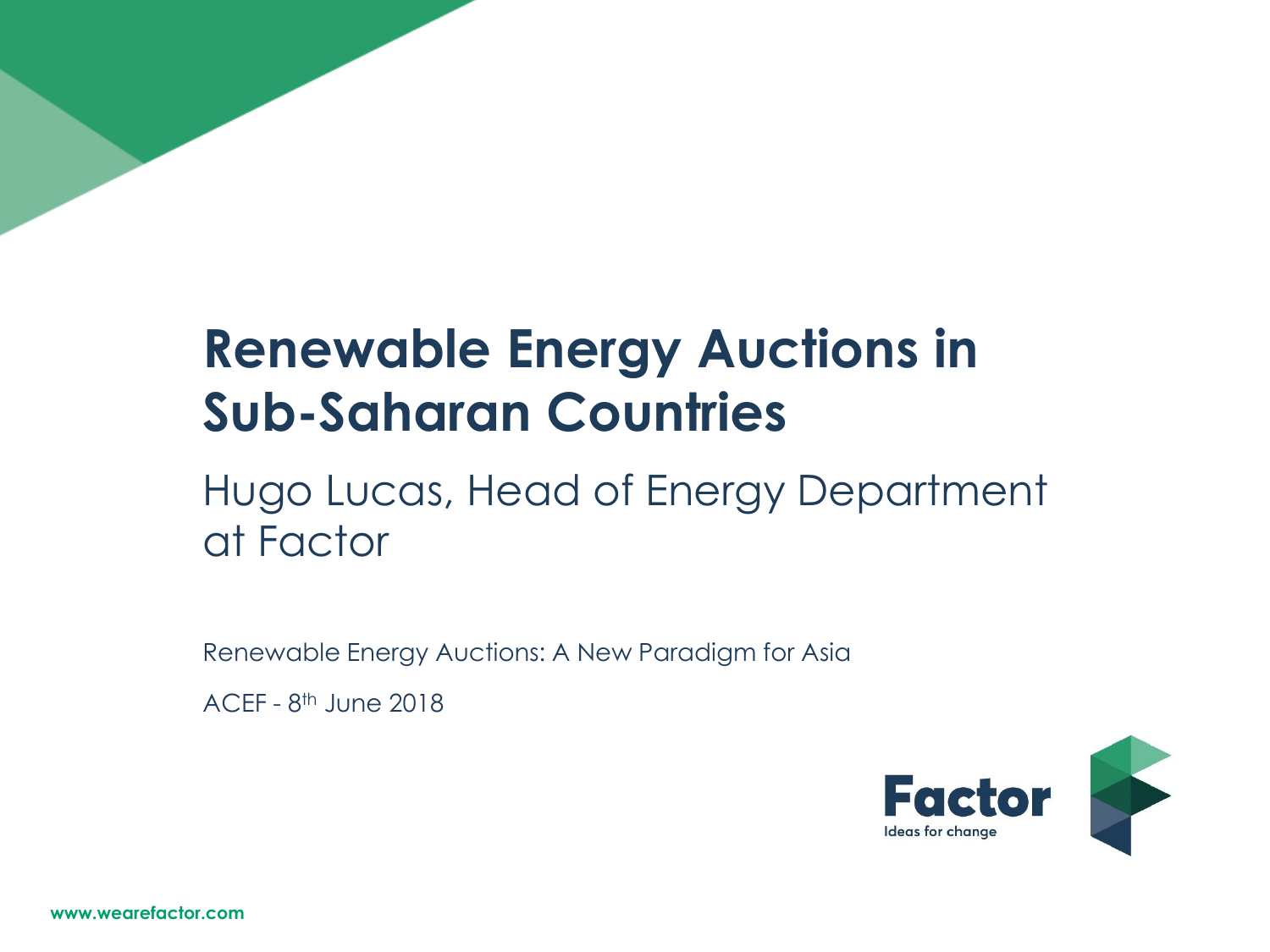

**Renewable Energy Auctions in Sub-Saharan Countries: Introduction**

# **1. Introduction**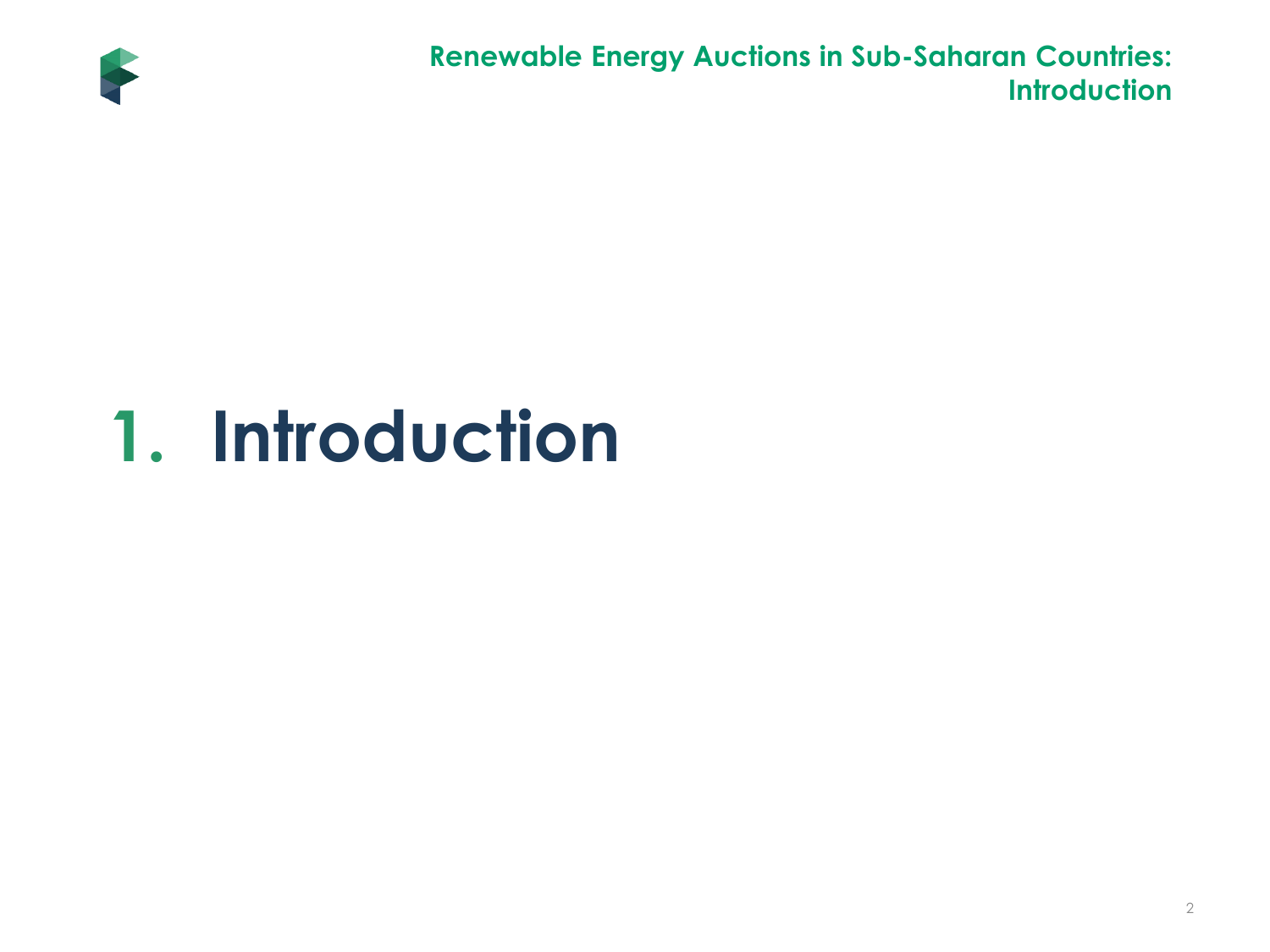

### **SSA Renewable Energy Auctions Mapped**

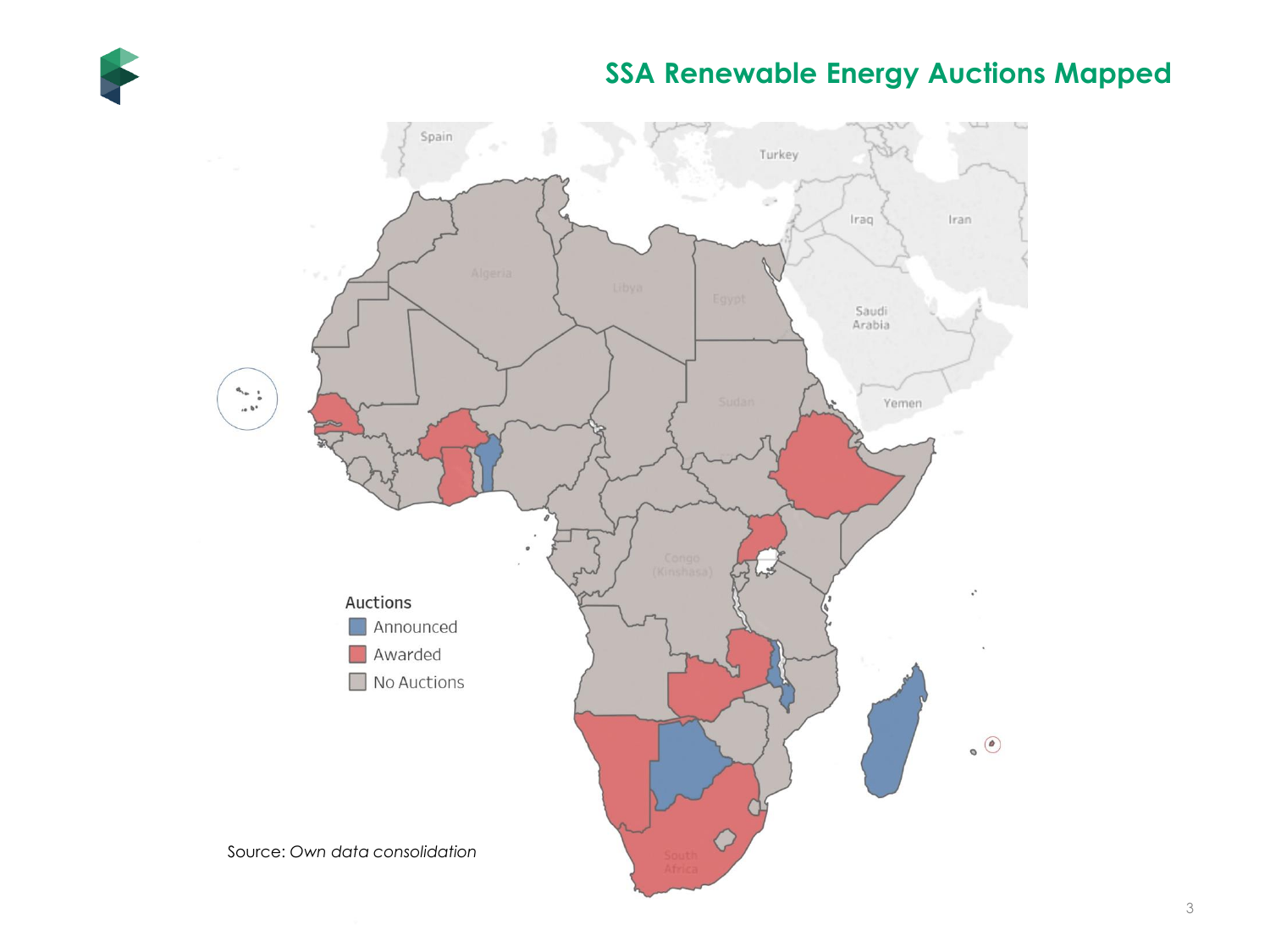

Institute of Development Studies | bulletin.ids.ac.uk

#### **Design and Assessment of Renewable Electricity Auctions in Sub-Saharan Africa**

Hugo Lucas,<sup>1</sup> Pablo del Río<sup>2</sup> and Mohamed Youba Sokona<sup>3</sup>

Abstract Auctions have recently been regarded as a useful alternative to other support schemes for setting the remuneration of renewable electricity (RES-E) worldwide. They have also been increasingly adopted in the sub-Saharan Africa (SSA) region, mostly due to their promise to support the deployment of RES-E projects cost-effectively. The aim of this article is to identify the design elements of RES-E auctions in SSA and assess their pros and cons with respect to different criteria. The results show that the design elements adopted in the SSA auctions are similar to other countries. but some design elements are deemed very relevant in order to address specific constraints to RES-E investments in SSA countries, including pre-selection of sites, technology-specific (solar PV), and price-only auctions. However, the main distinctive feature of auctions in SSA is that they are part of a broader policy mix of support mechanisms aimed at de-risking and providing technical support

Keywords: sub-Saharan Africa, renev design elements, policy mix.

#### 1 Introduction

Many countries in sub-Saharan Africa currently experiencing an energy crisis in SSA lack access to electricity (Caste electrification rate of only 26 per cent has 13 per cent of the world's populat of the global population without acces region in the world where the absolute electricity is increasing (IEA 2014: 30)

Some authors provide in-depth analys (see Castellanos et al. 2015; KPMG 20 et al. 2016; Climatescope 2016; IEA 2 the energy crisis, including high-dema non-cost recovering tariffs, low utilisat

© 2017 The Authors. IDS Bulletin © Institute of Development Studies | DOI: This is an Open Access article distributed under the terms of the Creative Go which permits unrestricted use, distribution, and reproduction in any mediur are credited. http://creativecommons.org/licenses/by/4.0/legalcode

#### **MULTICONSULT SOLAR INSIGHTS**

Mozambique-Norway Energy Week **MAPUTO** February 20th, 2018

Mari Sofie Furu



### **RENEWABLE ENERGY AUCTIONS CASES FROM SUB-SAHARAN AFRICA**

Multiconsult



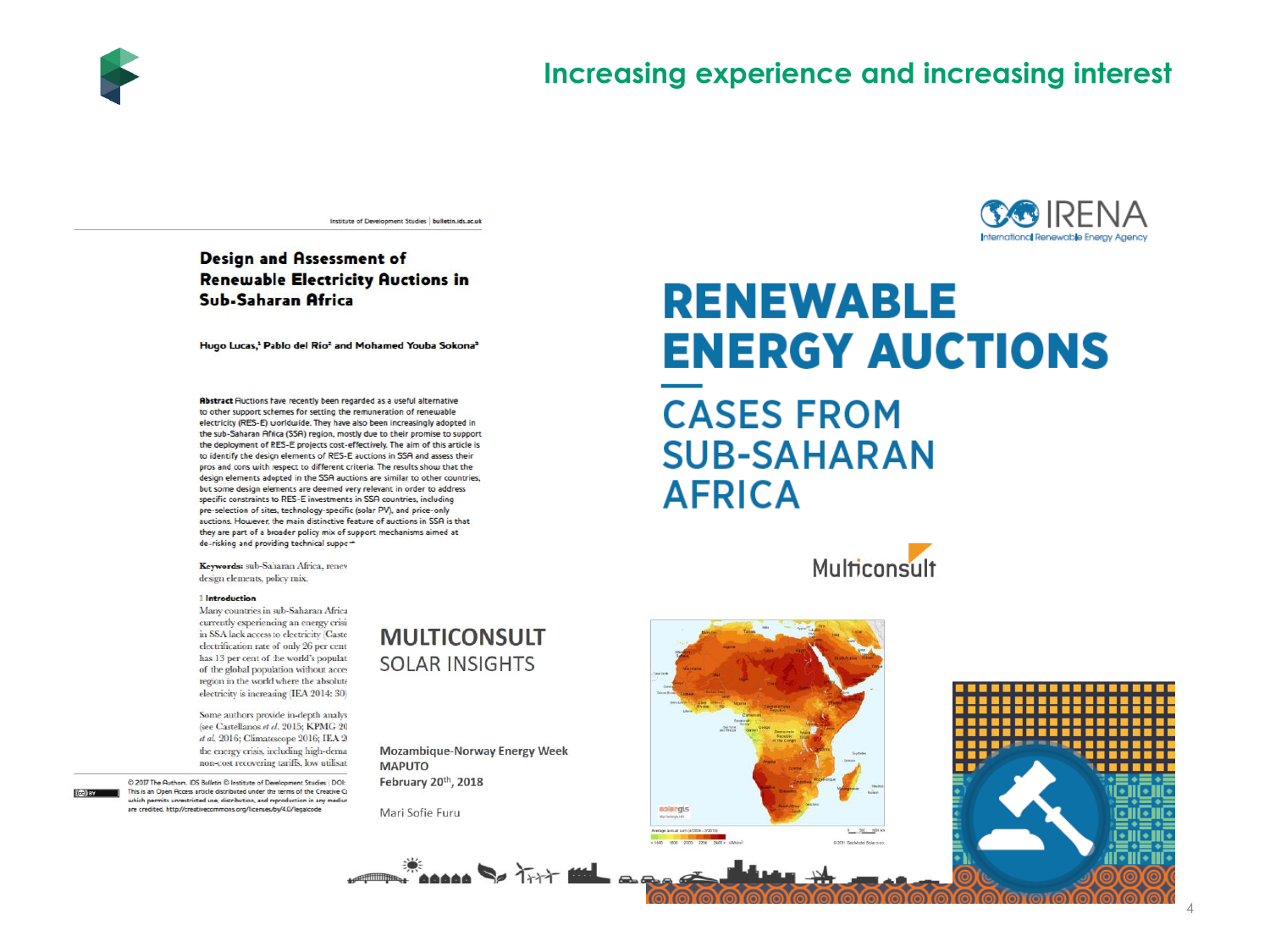

**Renewable Energy Auctions in Sub-Saharan Countries: Design Options**

# **2. Design Options**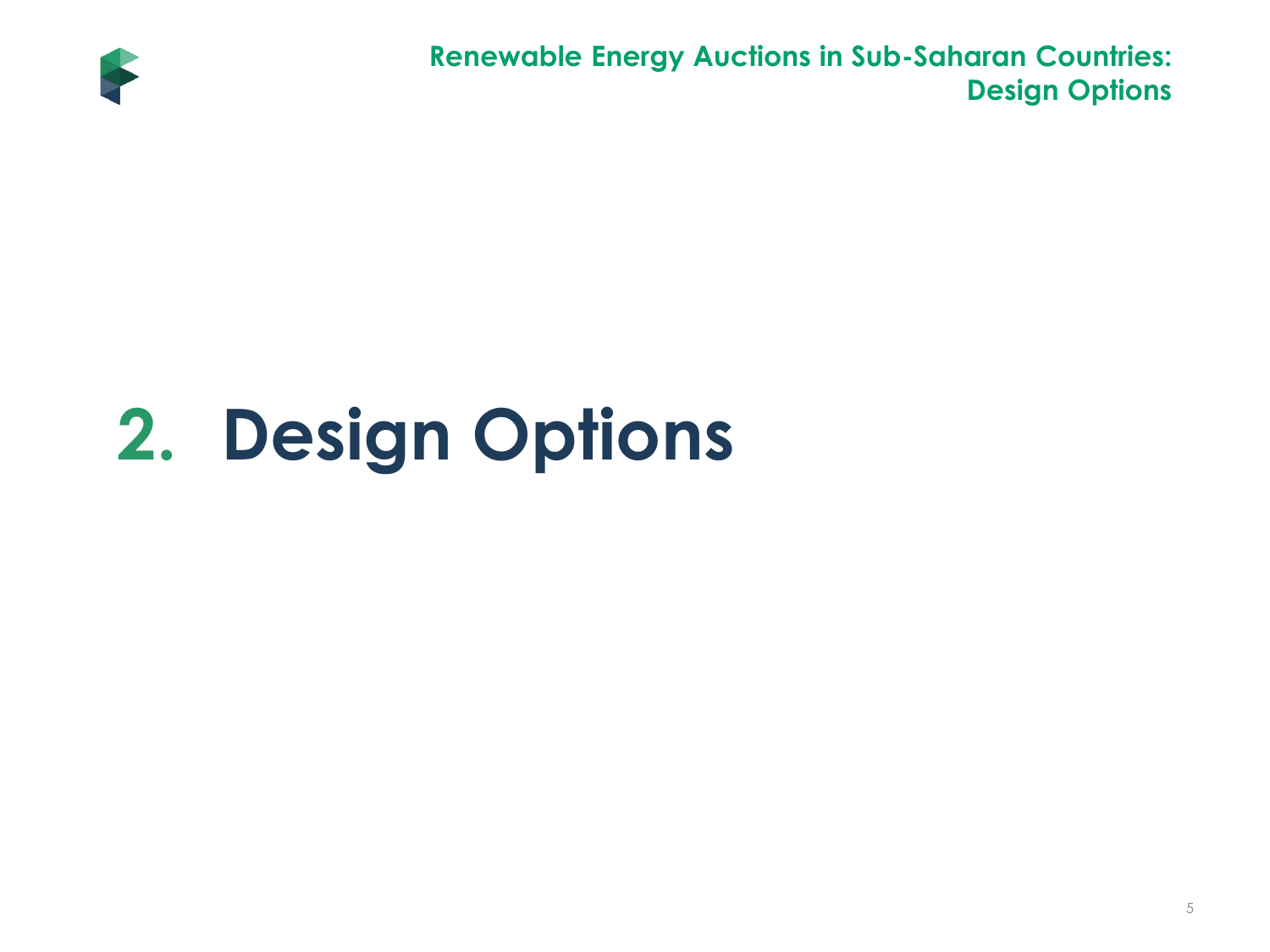

- **Contextual factors** explain **25%** of the prices:
	- Solar irradiation
	- Easy doing business
	- Size of the auction
	- Time

- Sector and **tender specific factors** explain 75% of the prices:
	- Overall financial viability of the sector
	- Transaction documents
	- **Tender design**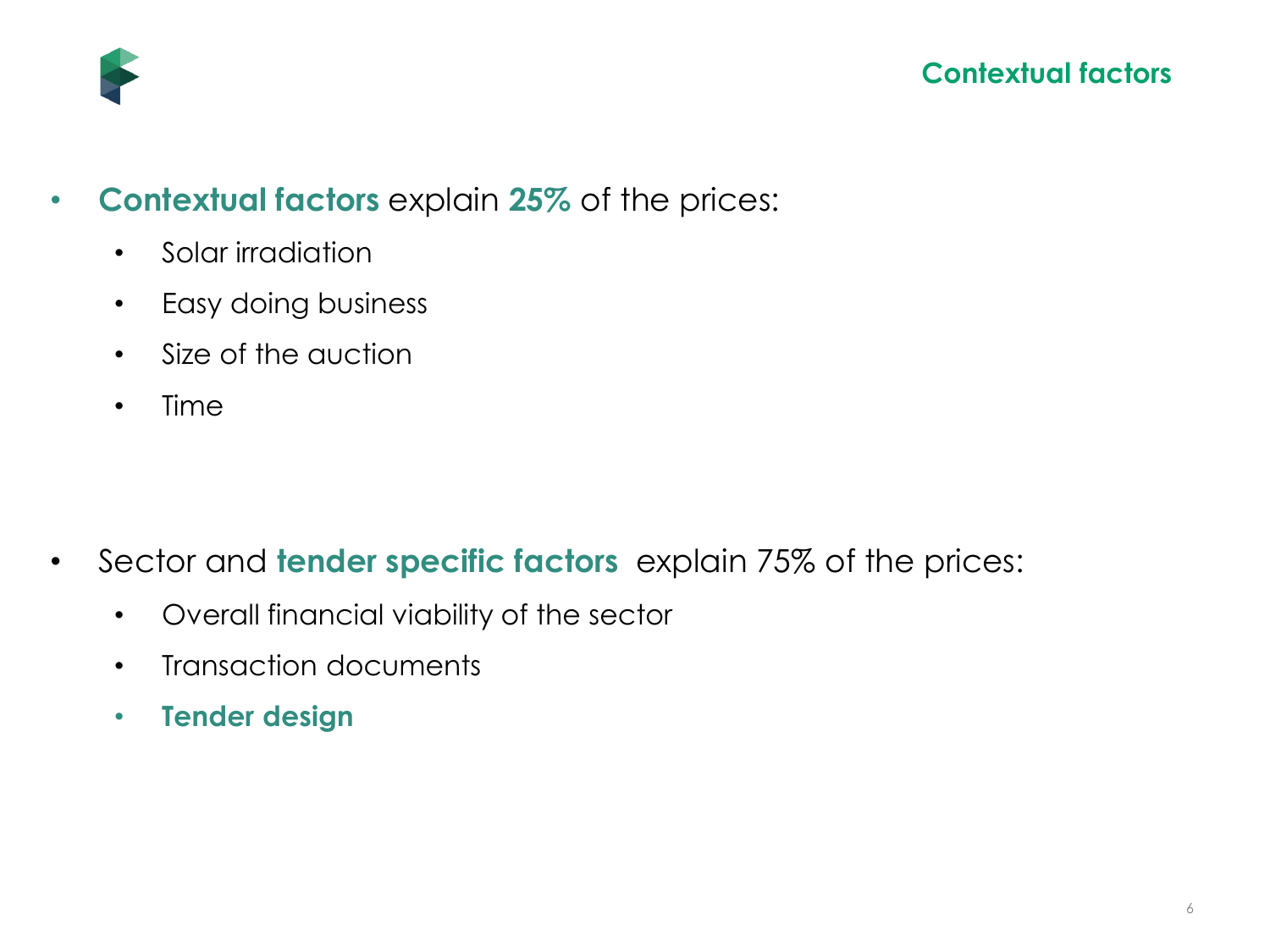

### **Comparative auction design option in selected SSA countries**

| <b>DESIGN ELEMENT</b><br>(Category and Subcategory) |                                                                              | <b>UGANDA</b>                                            | <b>ZAMBIA</b>     | <b>GHANA</b>                                                                                 | <b>REST OF THE</b><br><b>WORLD*</b> |
|-----------------------------------------------------|------------------------------------------------------------------------------|----------------------------------------------------------|-------------------|----------------------------------------------------------------------------------------------|-------------------------------------|
| <b>TECH. SCOPE</b>                                  |                                                                              | Small PV $\leq 5$<br>MW)                                 | PV                | PV                                                                                           |                                     |
| <b>1 VOLUME</b>                                     | Generation<br>$(GEN)$ ,<br>budget<br>(BUD) or<br>capacity-<br>based<br>(CAP) | <b>CAP (20MW)</b>                                        | CAP (2x50 MW)     | <b>CAP (20MW)</b>                                                                            | <b>CAP: 21</b><br>BUD: 4<br>GEN: 4  |
| <b>2 PERIODICITY</b>                                | Schedule<br>(Y/N)                                                            | $\mathsf{N}$                                             | $\mathsf{N}$      | $\mathsf{N}$                                                                                 | Y: 10 N:16                          |
| <b>3 DIVERSITY</b>                                  | Geographi<br>cally-<br>neutral<br>(Y/N)                                      | N; preferred<br>zones for the<br>location<br>identified. | N (site-specific) | $Y$ ; the<br>developer<br>chooses the site<br>in coordination<br>with the off<br>taker (ECG) | Y: 17<br>N:9                        |
|                                                     | Size neutral<br>(Y/N)                                                        | N Maximum<br>project capacity<br>5MW                     | N                 | N Maximum<br>project<br>capacity 20<br><b>MW</b><br>Source: Own elaboration                  | Y:10 N:16                           |

Source: *Own elaboration.* 

*\* Number of countries applying to each design element.*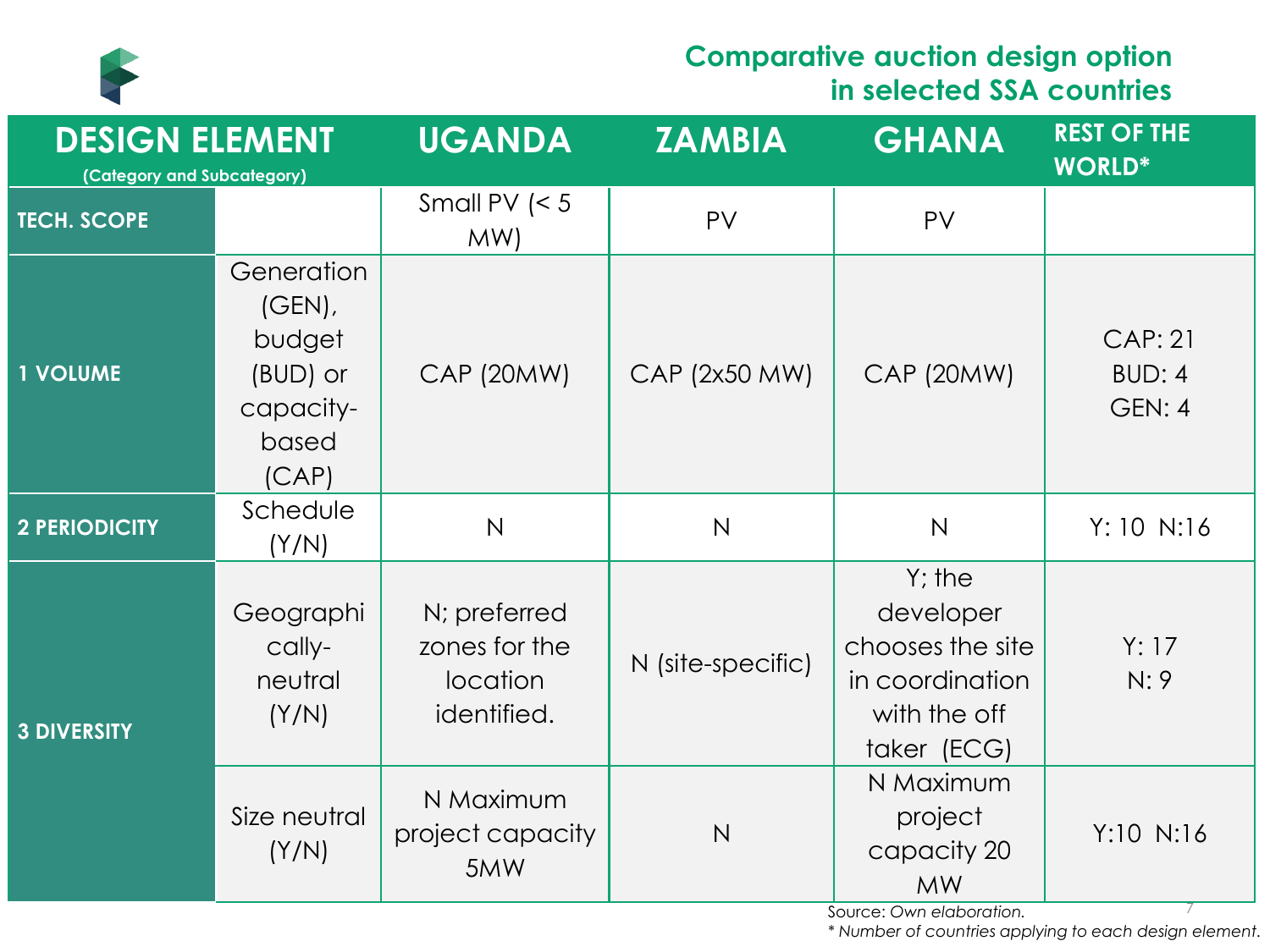

### **Comparative auction design option in selected SSA countries**

| <b>DESIGN ELEMENT</b><br>(Category and Subcategory) |                                        | <b>UGANDA</b>                                                                                             | <b>ZAMBIA</b>                                    | <b>GHANA</b>                  | <b>REST OF THE</b><br><b>WORLD*</b>   |
|-----------------------------------------------------|----------------------------------------|-----------------------------------------------------------------------------------------------------------|--------------------------------------------------|-------------------------------|---------------------------------------|
| <b>4 PARTICIPATION</b>                              | Prequalificati<br>on<br>requirements   | <b>Technical</b><br>Financial<br><b>Bid Bond</b>                                                          | <b>Technical</b><br>Financial<br><b>Bid Bond</b> | <b>Technical</b><br>Financial |                                       |
| <b>CONDITIONS</b>                                   | Local<br>content rules<br>(Y/N)        | $\mathsf{N}$                                                                                              | $\mathsf{N}$                                     | Y (minimum of<br>$20\%$ )     | Y:11 N:15                             |
| <b>5 SELECTION</b><br><b>CRITERIA</b>               | Price-only vs.<br><b>Multicriteria</b> | Multicriteria<br>70% price<br>30% (technical,<br>financial,<br>environmental<br>and social<br>parameters) | Price                                            | Price                         | Price: 18<br>Multicriteria: 8         |
| <b>6 AUCTION TYPE</b>                               | Static,<br>dynamic<br>and hybrid       | <b>Static</b>                                                                                             | <b>Static</b>                                    | <b>Static</b>                 | Static: 25<br>Dynamic: 0<br>Hybrid: 1 |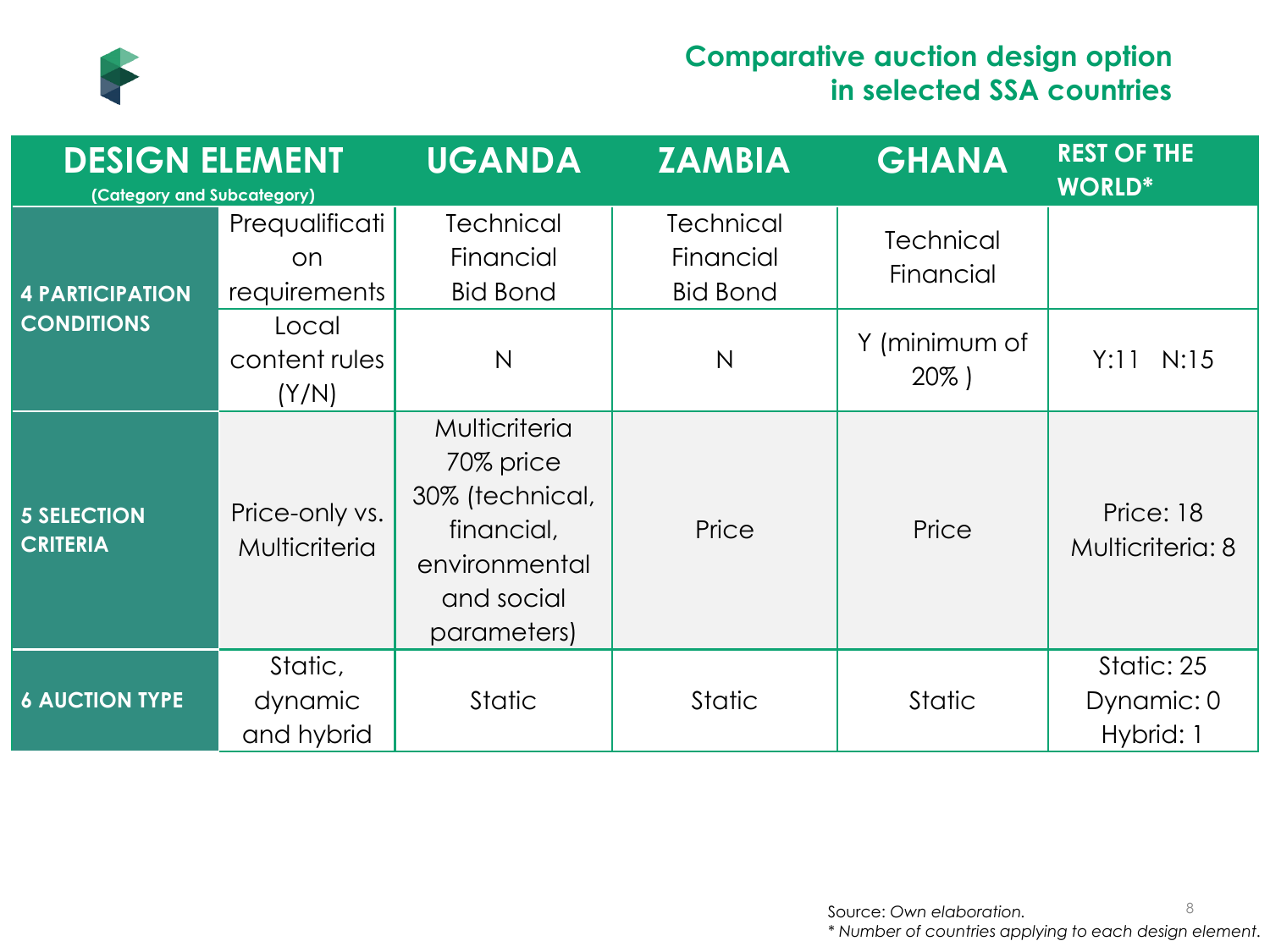

### **Comparative auction design option in selected SSA countries**

| <b>DESIGN ELEMENT</b><br>(Category and Subcategory) |                                                    | <b>UGANDA</b>  | <b>ZAMBIA</b>           | <b>GHANA</b>                    | <b>REST OF THE</b><br><b>WORLD*</b>            |
|-----------------------------------------------------|----------------------------------------------------|----------------|-------------------------|---------------------------------|------------------------------------------------|
| <b>7 PRICING RULES</b>                              | Pay as bid<br>vs. uniform                          | Pay as bid     | Pay as bid              | Pay as bid                      | <b>PAB: 21</b><br>Uniform: 3<br>First-price: 3 |
| <b>8 CEILING PRICES</b>                             | Ceiling<br>prices (Y/N)                            |                | $\overline{\mathsf{N}}$ | Y (ceiling price<br>is the FIT) | Y: 19<br>N:7                                   |
| <b>9 REALIZATION</b><br><b>PERIOD</b>               | <b>Deadlines</b><br>for<br>construction<br>(years) | $\overline{2}$ |                         | 2                               | Variable                                       |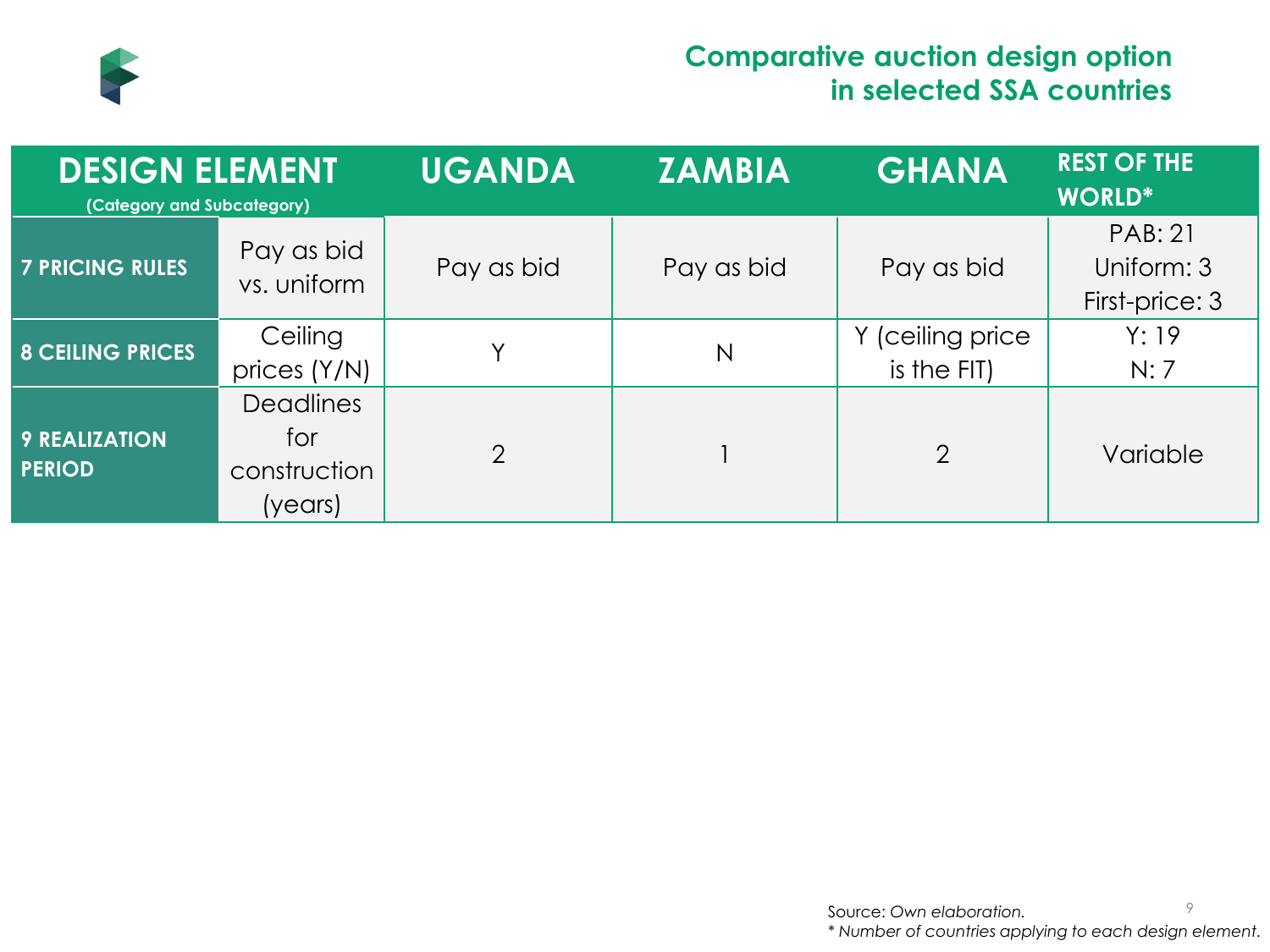

- The simplicity of **PV projects** makes the setting of support through **auctions** (rather than administratively) an appropriate choice since competition is likely to be greater than in projects with longer lead times (biomass) changing the perception that cheap renewable energy projects cannot be deployed **in poor countries with weak institutions and high costs for conducting business**.
- Auctions for RES-E support might be **useful to address** some of the **constraints** to RES-E investments **in SSA**, including **limited economic resources and weak grids**.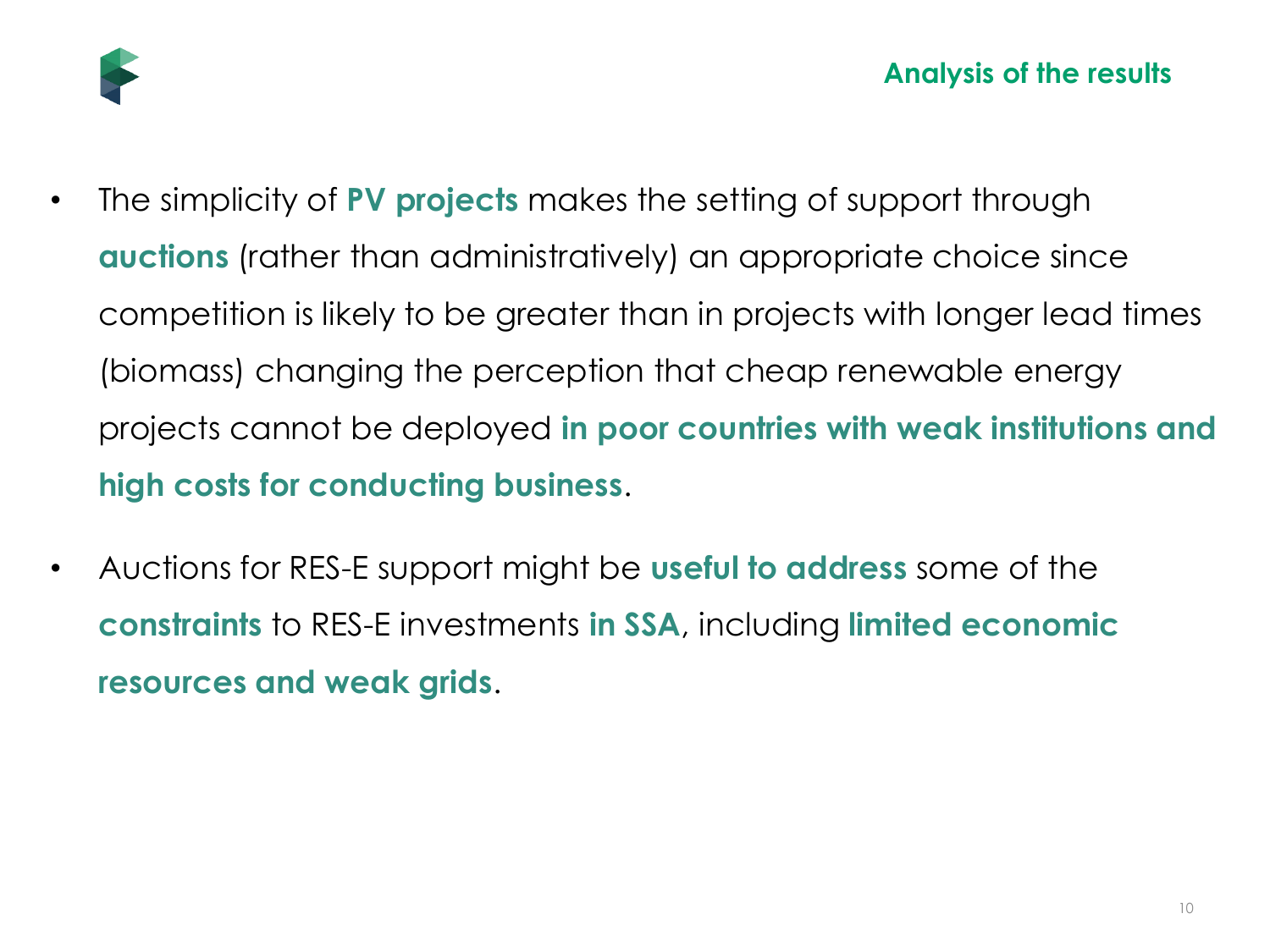

- Key design aspects to attract investors in a high-risk perceived environment such as the one existing in SSA countries: **technologyspecific (PV), sealed-bid with Pay as bid and price-only auctions**
- **Auctions were part of a broader package** of measures aimed at derisking (land agreement, World Bank's partial risk guarantee) and capacity building (need for technical assistance for the design and implementation of the auction processes including the PPA)
- Regarding **"a priori" effectiveness**, the results can be deemed quite **satisfactory**. In Uganda and Ghana, 20 MW were auctioned and they were all awarded. In Zambia, whereas 100 MW were auctioned for the two projects (50 MW each), 73 MW were awarded (45 MW and 28 MW)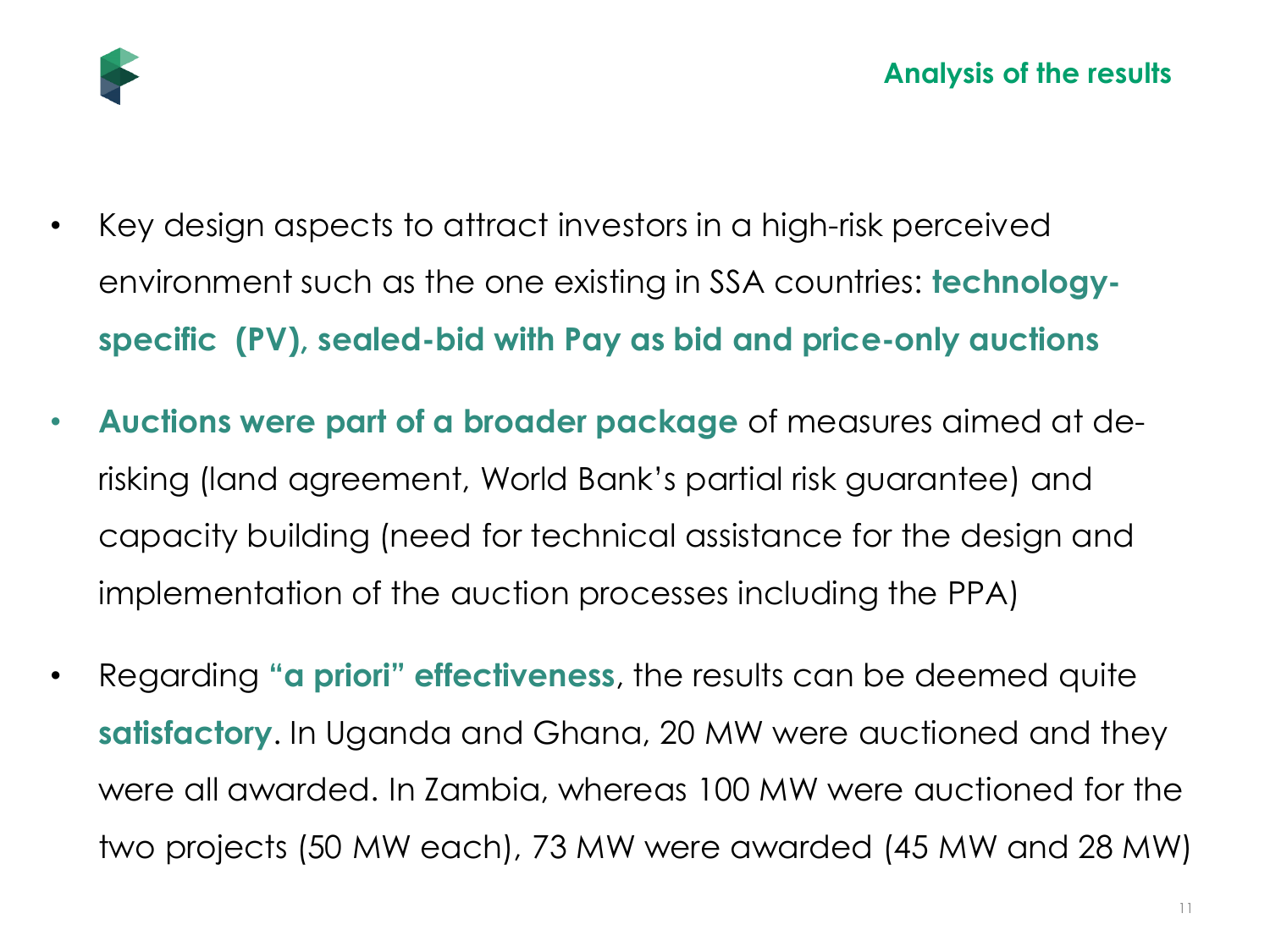

• Regarding the types of actors, **mostly large, international investors** have been attracted, although some local developers have participated (in Uganda). The presence in Uganda of local developers can be explained by the small maximum size of the projects (5 MW)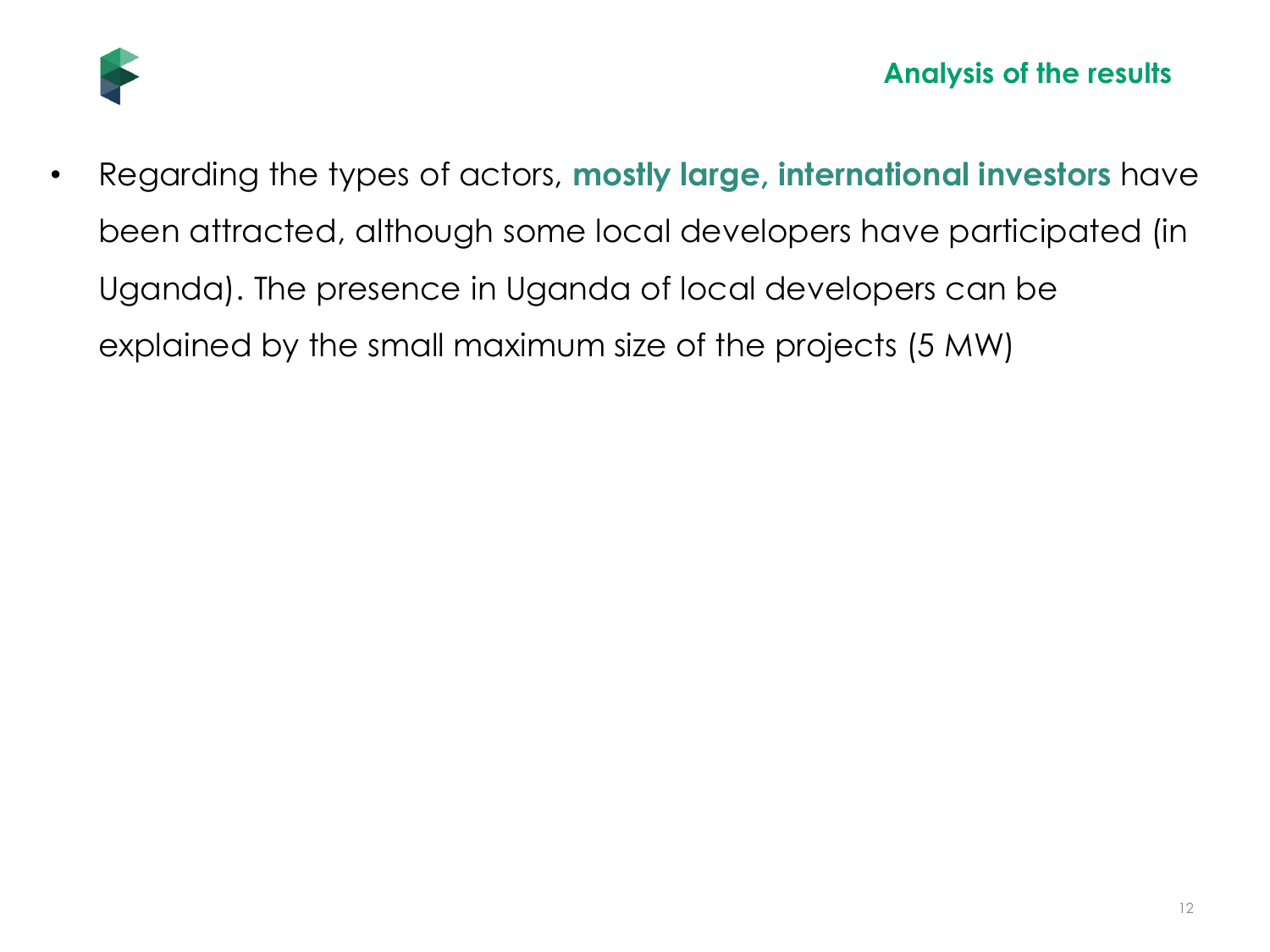

- Advantage
	- **Guarantees integration** of variable electricity into the grid (dispersion)
	- **Reduces** risk of project **delays**
	- **Reduces** the **administrative burden** for project developers
	- **Reduces cost** if it comes with free land agreement
- **Disadvantages** 
	- May not be in the sites with optimal resources (**increases final price**)
- There are **other design options** to mitigate impact of variable electricity
	- To limit the project capacity
	- Technical requirement (pre approval or to the machines)
	- Zoning (caps)
- It has to be a **technical decision**